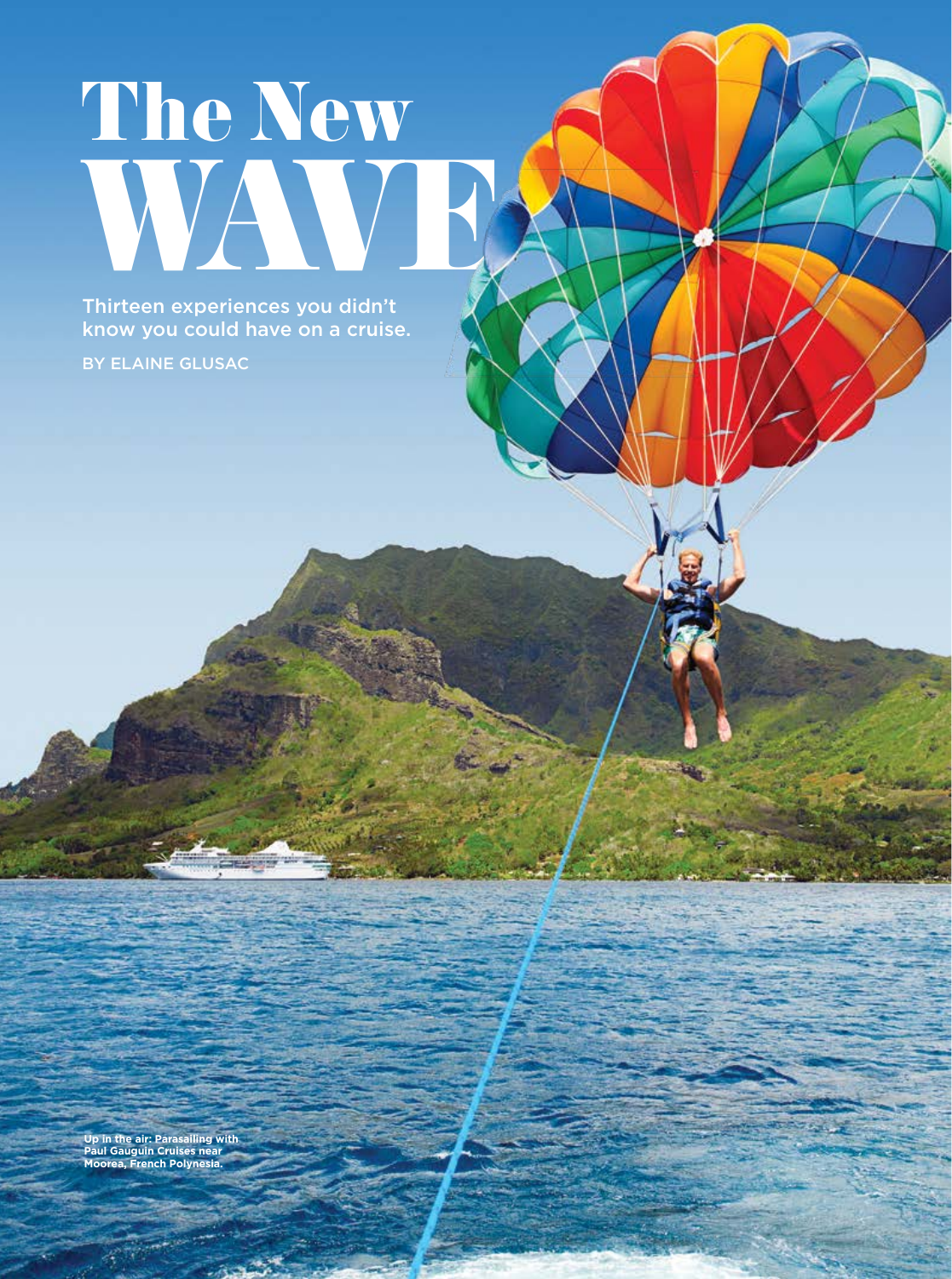**Penguin photography in Antarctica with Silversea.**

2 ULTIMATE CRUISES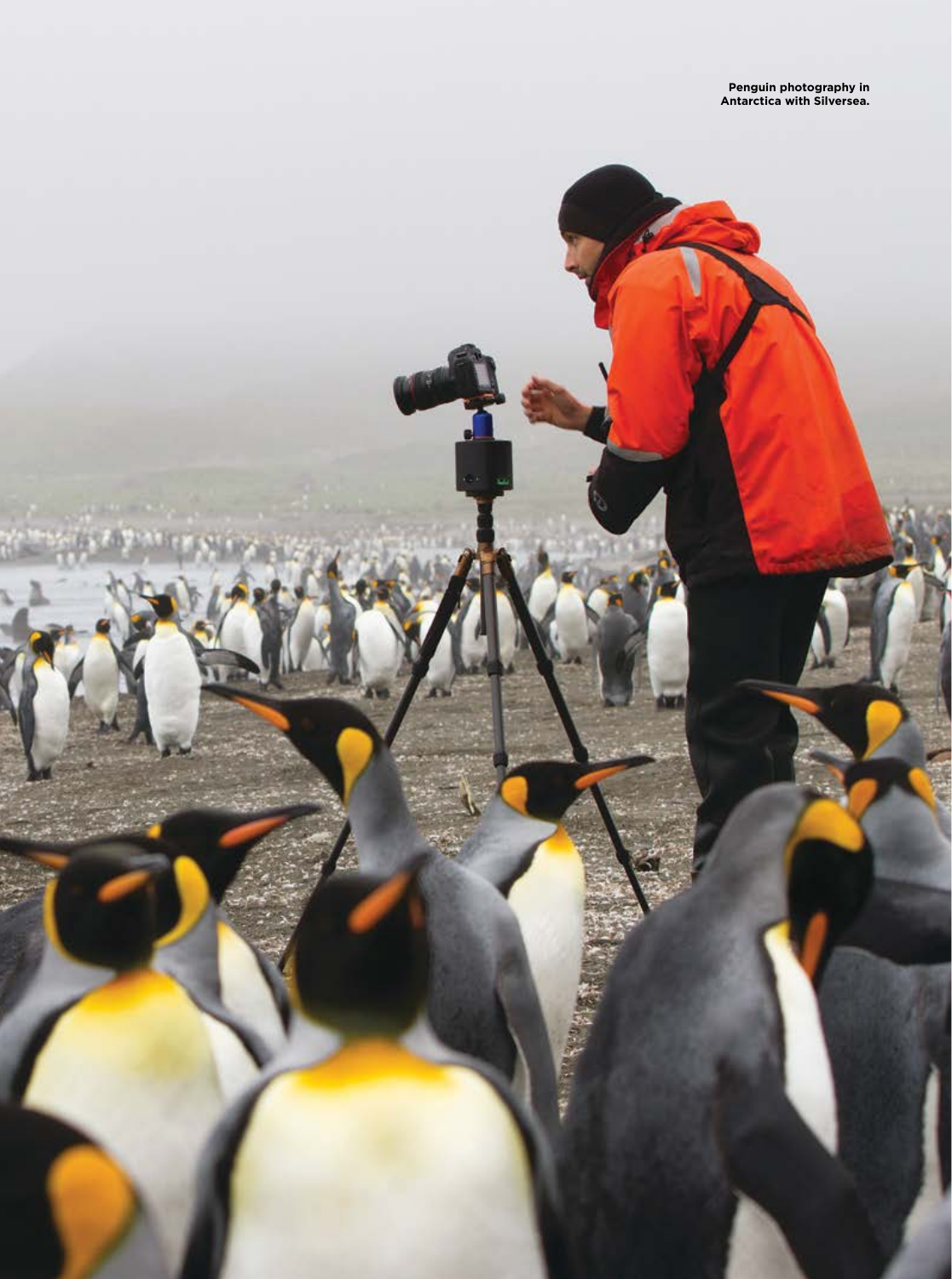**Today's cruising boom is good news<br>for everyone, from aficionados<br>who love setting sail to those ready<br>to give a new vacation style a go. And as** for everyone, from aficionados who love setting sail to those ready cruising's popularity grows – a projected 27 million people took a cruise in 2018 – cruise lines have diversified.

It's all about variety these days, not just in ship size – ranging from intimate 60-passenger yachts to next-level 6,000-person mega-vessels – but in style too. You can sip coffee on your balcony as you float down a European river, go searching for wildlife on an expedition ship, or get lost in a floating city at sea. Itineraries, too, are more creative: Onboard culinary academies and wellness centers, for example, pair well with surprising shore excursions, from hiking up mountains to attending orchestra concerts. These 13 experiences are offered by cruise lines that participate in Virtuoso Voyages – an exclusive program that offers complimentary benefits and perks to travelers who book cruises through a Virtuoso travel advisor – and they'll make you think twice about what you can do on your next cruise. Welcome to the new era of cruising, where almost everything goes.

1**GET YOUR DAILY CARDIO IN.** You've worked too hard to let your fitness routine slide for a week. Do as much (or as little) as you like with **AmaWaterways**, the river cruise line that stables bicycles for shore excursions and employs dedicated wellness hosts to lead core- and

circuit-training classes on board. On the new 196-passenger *AmaMagna*, which debuts in May and will be twice as wide as most river ships, cruisers can log a mile on the **top-deck walking track**, take a stretching class in the Zen Wellness Studio, hydrate at the juice bar, or get a massage. Disembark on an eight-day, Vilshofen-to-Budapest Danube River sailing to bike along the river or hike to a castle. *Departures: Multiple dates, May* 

*5 through December 29. Virtuoso Voyages benefits on select sailings include an onboard host and a guided tour of Vienna's Schönbrunn Palace.* 

# **STAY OUT<br>
UNTIL 2 AM<br>
WITHOUT<br>
FEAR OF MISSING UNTIL 2 am WITHOUT THE BOAT.**

**Azamara Club Cruises** pioneered overnight port stays, letting guests revel in the local nightlife in addition to the standard daytime scene. The boutique cruise line is amping up its after-dark experiences with a new series of exclusive **evening shore excursions**, such as catching the Saint Petersburg Symphony Orchestra in Russia or

taking in an acrobatics performance in Valencia, Spain. On an 11-day, round-trip-from-Athens sailing on the 690-passenger *Azamara Pursuit*, travelers can attend a traditional Jewish folk music performance by a klezmer group at Jerusalem's Ashdod Performing Arts Center. It's part of an immersive threeday stop in the holy city that includes visits to



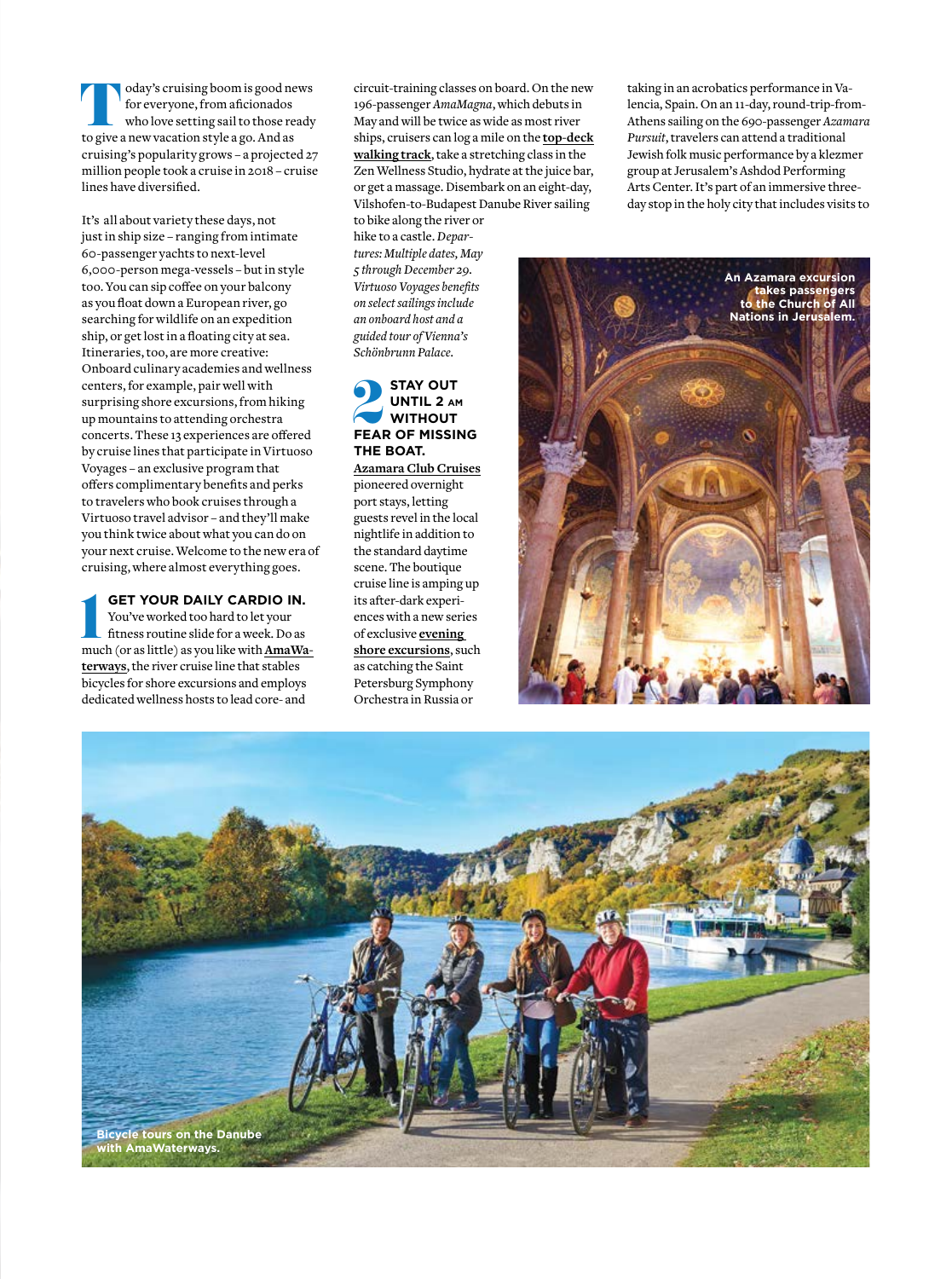

**From top: Dog days on board Cunard's** *Queen Mary 2* **and the** *Crystal Esprit* **submersible.**



the Western Wall and the Dome of the Rock. *Departure: September 4. Virtuoso Voyages benefits on select sailings include an onboard host and welcome reception and a \$150 shipboard credit or shore excursion in Jerusalem.*

# **EXPLORE MARINE<br>
LIFE FROM INSIDE A<br>
\$3 MILLION SUBMARINE.**<br>
Realize your James Bond fantasies with a **LIFE FROM INSIDE A \$3 MILLION SUBMARINE.**

trip on **Crystal Cruises**' *Crystal Esprit*, a 62-passenger yacht that touts a **three-person submersible** as one of its water-based activity options. (Jet Skis, kayaks, and stand-up paddleboards are also at the ready.) A pilot takes two passengers at a time on explorations 3,000 feet below

the surface, including on a seven-day, Dubrovnik-to-Venice sailing. The *Esprit* is an ideal vessel for scuba divers and snorkelers, and its small size means it can call on smaller ports, including the yacht marina in Kotor, Montenegro; Croatia's walled city of Dubrovnik; and all the way north to Venice. *Departures: July 7, August 25, and September 8. Virtuoso Voyages benefits on select sailings include a \$125 shipboard credit. Submarine experience, \$350.*

### **SET SAIL WITH YOUR<br>
PUP IN TOW.**<br>
Crossing the Atlantic on **Cunard**<br>
eight-day, New York City-to-Southamp-**PUP IN TOW.** Crossing the Atlantic on **Cunard**'s ton jaunt is slow travel at its finest – rest,

relaxation, and enrichment, from tango lessons and yoga sessions to film screenings and music recitals. Share the adventure with your four-legged BFF on the 2,620-passenger *Queen Mary 2*, which has an **onboard kennel** for 24 pets. Like their owners, cats and dogs receive VIP treatment, including a portrait session, a fleece coat, and a "turndown service" of freshly baked biscuits. The pet lounge and play area welcomes animals from both sides of the pond with a Liverpool lamppost and an NYC fire hydrant. *Departures: Multiple dates, January 3 through December 8. Virtuoso Voyages benefits on select sailings include private port transfers in New York City and London and an onboard specialty dining credit.*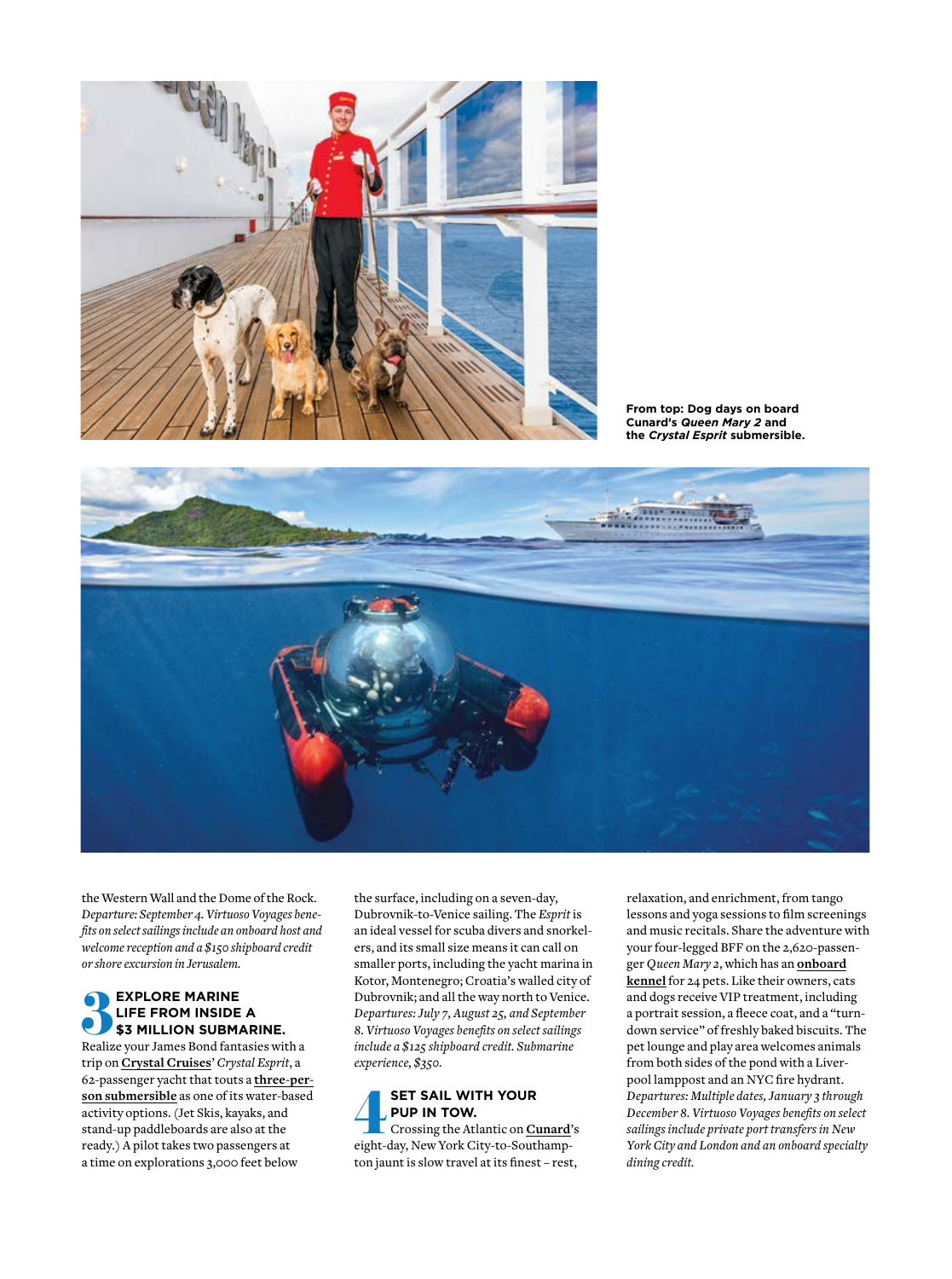# **FINALLY FIGURE OUT**<br> **AND A BRUNOISE CUT.**<br> **AND A BRUNOISE CUT. THE DIFFERENCE BETWEEN A JULIENNE**

Make tasty use of your time at sea on **Oce ania Cruises**' 1,250-passenger *Marina* or *Riviera* ships by enrolling in a cooking class or three at the onboard **Culinary Center**. Kick things off with Slice: Mastering Chef Knife Skills to learn the basics of mise en place before trying your hand at making pasta or grilling. The 12-day, Rio de Janei ro-to-Buenos Aires voyage on the *Marina* offers a balanced diet of cultural excursions in Paraty, Brazil; beach time in Punta del Este, Uruguay; and food and wine tours in Montevideo and Buenos Aires. *Departure: December 7. Virtuoso Voyages benefits on select sailings include prepaid gratuities.*

6**SPEND ALL DAY AT THE SPA.** Bookending stops in Sint Maarten, Dominica, Saint Lucia, Antigua, and Saint Bart's, four of the 11 days on **Regent Seven Seas Cruises**' round-trip-from-Miami journey on the 750-passenger *Seven Seas Explorer* are spent at sea, offering prime time to find some inner peace in the ship's full-service **Canyon Ranch spa**. This at-sea outpost mirrors the famous destination retreat, with yoga classes, seaweed wraps, hot stone massages, reflexology, and hydrother apy features ranging from saunas to cold rooms. Between oxygen facials and pedicures, check out the ship's impressive art collection, including several Picassos, or learn about the healthful secrets of Mediterranean cooking in the Culinary Arts Kitchen. *Departure: January 8, 2020. Virtuoso Voyages benefits on select sail ings include an onboard welcome reception, and a \$150 shipboard credit or a private shore excursion and lunch in Saint Bart's.*

## **THE COUR ANNIVERSARY WITH A POLYNAMIC SEREMONY.**<br> **Cast away to the South Pacific for the VERSARY WITH A POLYNESIAN BLESSING CEREMONY.**

Cast away to the South Pacific for the most memorable of occasions aboard the 332-pas senger *Paul Gauguin* with **Paul Gauguin Cruises**. During an eight-day, round-tripfrom-Papeete sailing through the Society Islands – full of archaeological sites, lagoons fit for snorkeling, and white-sand beaches – local onboard hosts known as Les Gauguines and Les Gauguins can bless couples in a tra ditional Polynesian ceremony by reciting a love poem, singing, and, after a **Champagne toast**, wrapping celebrants in a traditional patchwork *tifaifai* quilt. They'll also teach you how to say "I do" in Tahitian, dance island style, and make a basket out of pandanus leaves. *Departures: Multiple dates, January 5 through December 28. Virtuoso Voyages benefits on select sailings include an onboard host and welcome reception and a \$150 shipboard credit or a private shore excursion in Moorea.*



**From top: An Oceania culinary class, the spa on board Regent's** *Seven Seas Explorer***, and a Polynesian blessing ceremony in Moorea with Paul Gauguin Cruises.**



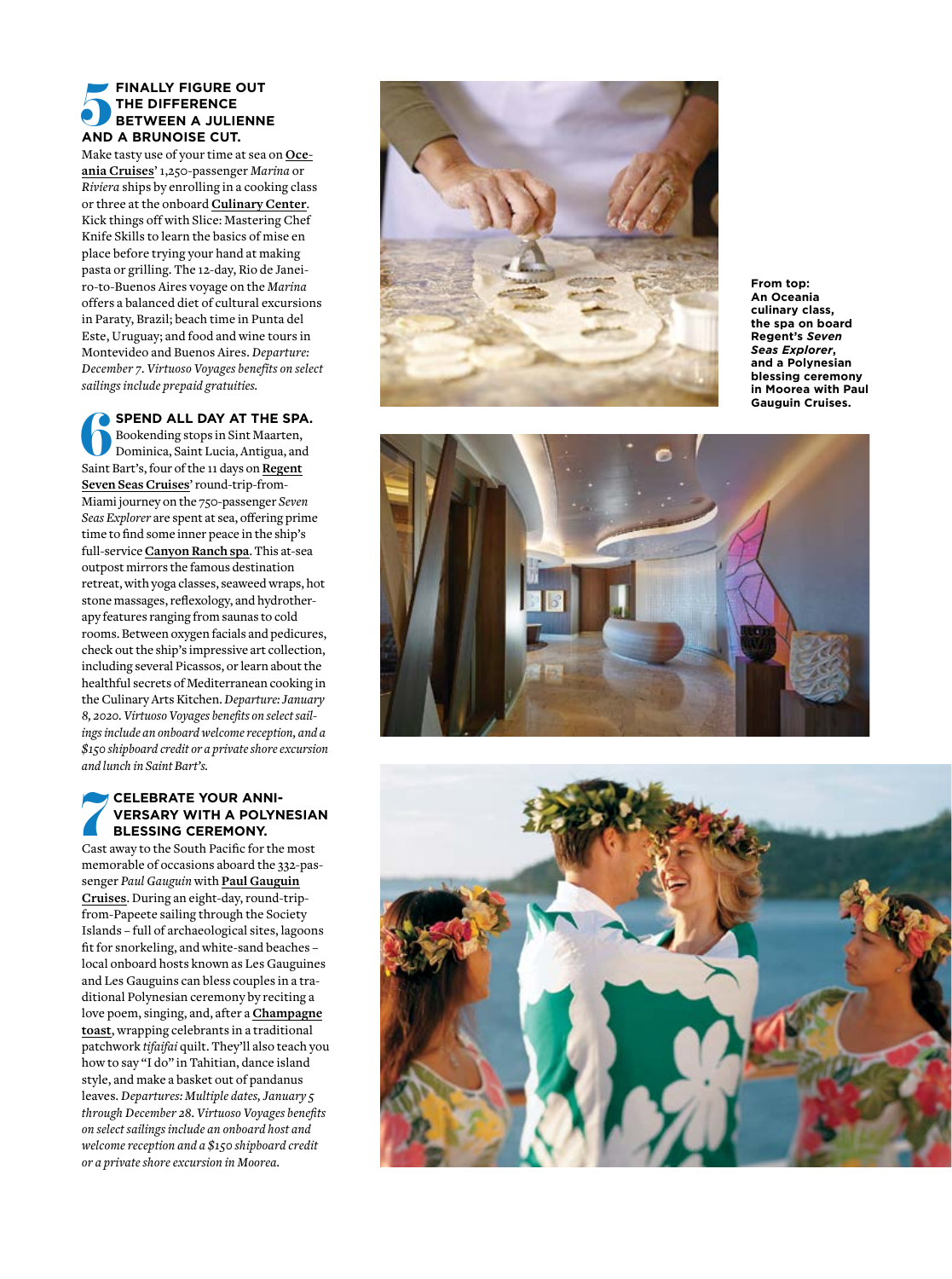#### **BISCUSS ASIAN HISTORY WITH A COLLEGE PROFESSOR.**

There's nothing like sailing with an astronaut, scholar, or filmmaker to vanquish the shuffleboard-and-buffets cruising stereotypes. **Seabourn** raises the intellectual bar with its **Seabourn Conversations series**, featuring notable guests who don't just lead onboard lectures, but engage with fellow passengers over meals and excursions as well. Ben Taggie, a professor of history at the University of Massachusetts, will educate guests on the 599-passenger *Seabourn Ovation* during a 14-day, Hong Kong-to-Singapore cruise around Thailand and Vietnam. Passengers will tour energetic Bangkok, barbecue on an unspoiled Thai beach, and more. *Departure: March 2. Virtuoso Voyages benefits on select sailings include an onboard welcome reception and a \$150 shipboard credit or a shore excursion in Da Nang.*

9**TURN YOUR EXPEDITION PHOTOS INTO MASTERPIECES.** Go beyond VSCO and your smartphone's filters: The fully equipped Photo Studio aboard **Silversea Cruises**' 254-passenger *Silver Cloud* offers master classes in composition, editing, and **Adobe's Lightroom and Photoshop programs**. High-tech printers encourage shutterbugs to create postcards and panoramic prints, regardless of whether they were taken using an iPhone or a DSLR. Photograph the wildlife that inhabits the bottom of the earth on a ten-day, round-trip-from-Ushuaia expedition to Antarctica. The ship's resident photo manager will coach passengers on adjusting shutter speeds so they can capture images of seabirds in the Drake Passage, penguins on the South Shetland Islands, and otherworldly icebergs in the Antarctic Sound. *Departures: Multiple dates, January 16 through December 10. Virtuoso Voyages benefits on select sailings include a \$300 shipboard credit per person.*

#### Al<br>A<br>ee<br>e 3 **LEARN HOW TO STEER A SAILBOAT. help WA SAILBOAT.**<br>Sixteen sails bound to four mast<br>help power the 360-foot *Star Flyer* clipper

Sixteen sails bound to four masts ship, one of three throwback vessels in the **Star Clippers** fleet. Nautical culture meets luxury aboard this 170-passenger vessel, which has two swimming pools on its teak decks. Friendly deckhands, who hoist the sails manually each time the ship leaves port, offer **knot-tying classes**, ship-maneuvering lectures, and demonstrations on navigating with a sextant – a tool to measure angular distances at sea. Test your newfound skills on a 15-day, Barbados-to-Panama voyage, which visits the Grenadines, Grenada, the ABC Islands (Aruba, Bonaire, and Curaçao), and Colombia, and culminates in a sailor's dream transit through the Panama Canal. *Departure: November 23. Virtuoso Voyages benefits on select sailings include a \$150 per stateroom shipboard credit.*



**From left: Crew members of Star Clippers'** *Royal Clipper* **prepare to help a passenger climb up to the crow's nest and a Seabourn lecturer.**

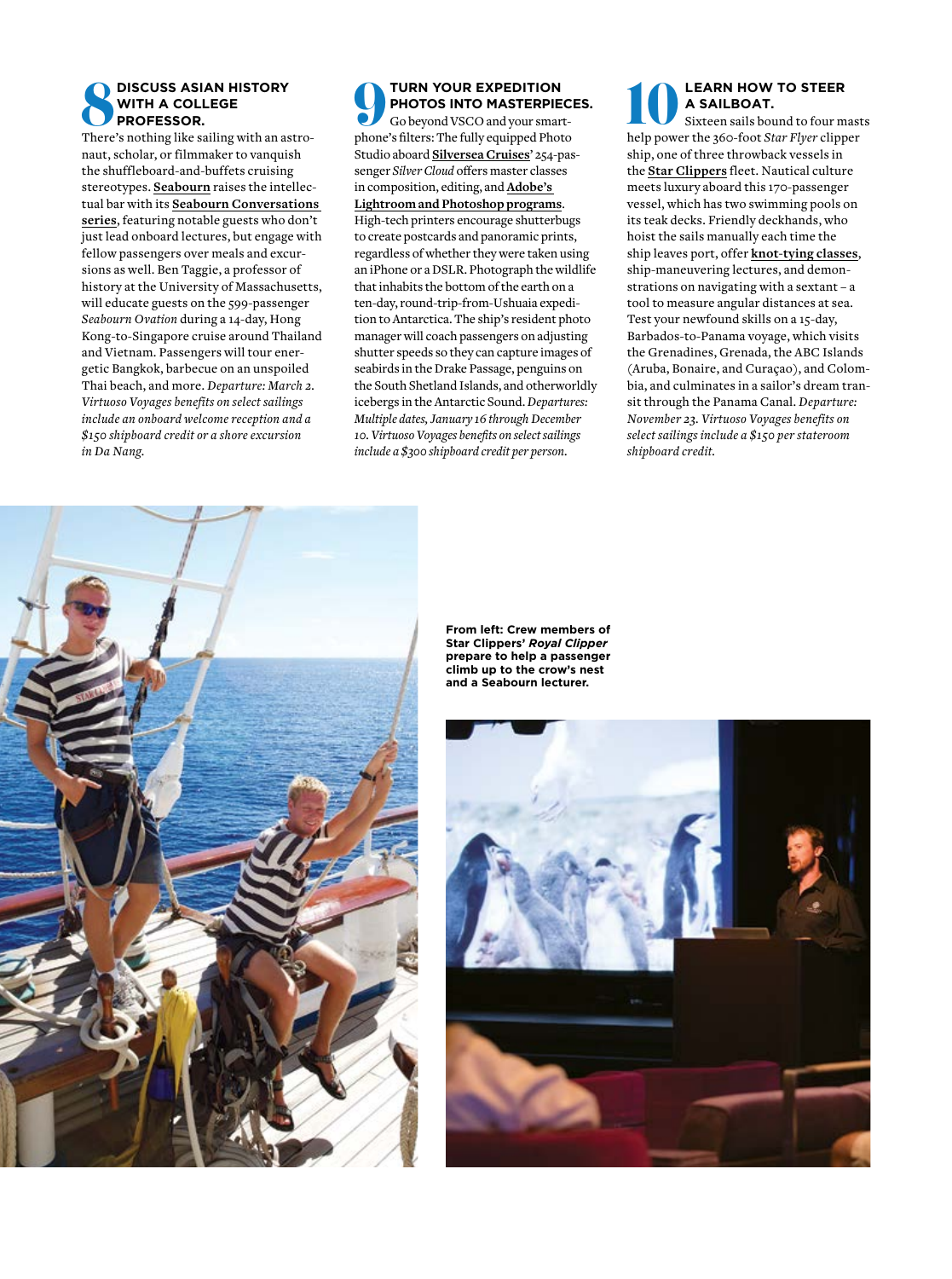#### **TRAVEL BACK IN TIME ON THE NILE RIVER.** From the hand-built pyramids at **Giza to tranquil Nile excursions aboard a**<br>Giza to tranquil Nile excursions aboard a

traditional felucca, travelers will revel in the ingenuity of past centuries during their time in Egypt. Seven of the 12 days on **Uniworld Boutique River Cruise Collection**'s round-trip-from-Cairo itinerary are based on the elegant 82-passenger *River Tosca*. **Egyptologist-guided excursions** decode the colossal statues of Memnon, the mummified remains of King Tutankhamun in his Valley of the Kings tomb, and the hieroglyphics adorning temples from Luxor to Aswan. Changing pace, ride a felucca and take tea at the hotel where Agatha Christie set *Death on the Nile*. Go now, while tourism is growing, but before the masses return. *Departures: Multiple dates, January 5 through December 28. Virtuoso Voyages benefits on select sailings include a \$200 shipboard credit per person.*

#### **FOLLOW IN THE FOOT-STEPS OF MOZART AND OTHER COMPOSERS. POLLOW IN THE FOOT-STEPS OF MOZART AND OTHER COMPOSERS.**<br>Was it something in the Danube River's

water – in the ripple of the waves or the movement of its current – that inspired some of Europe's greatest classical composers? Explore music theory visually and aurally on **Tauck**'s 12-day, Budapest-

to-Prague Danube River adventure on the 130-passenger *Savor* or *Joy*. The seven-day sailing, which visits ports in Austria, the Czech Republic, and Slovakia, begins and ends with a pair of two-night **stays in Budapest and Prague**. Passengers can catch an orchestra rehearsal at Vienna's Palais Auersperg and learn about Mozart's life in his birthplace, the Baroque city of Salzburg. *Departures: May 27 and October 7. Virtuoso Voyages benefits on select sailings include an onboard welcome reception and a private shore excursion and lunch in Vienna.*

**From top: An excursion in Vienna with Tauck and Uniworld's**  *River Tosca* **sails the Nile River.**





**BOULDER STATE OF A PARTIES**